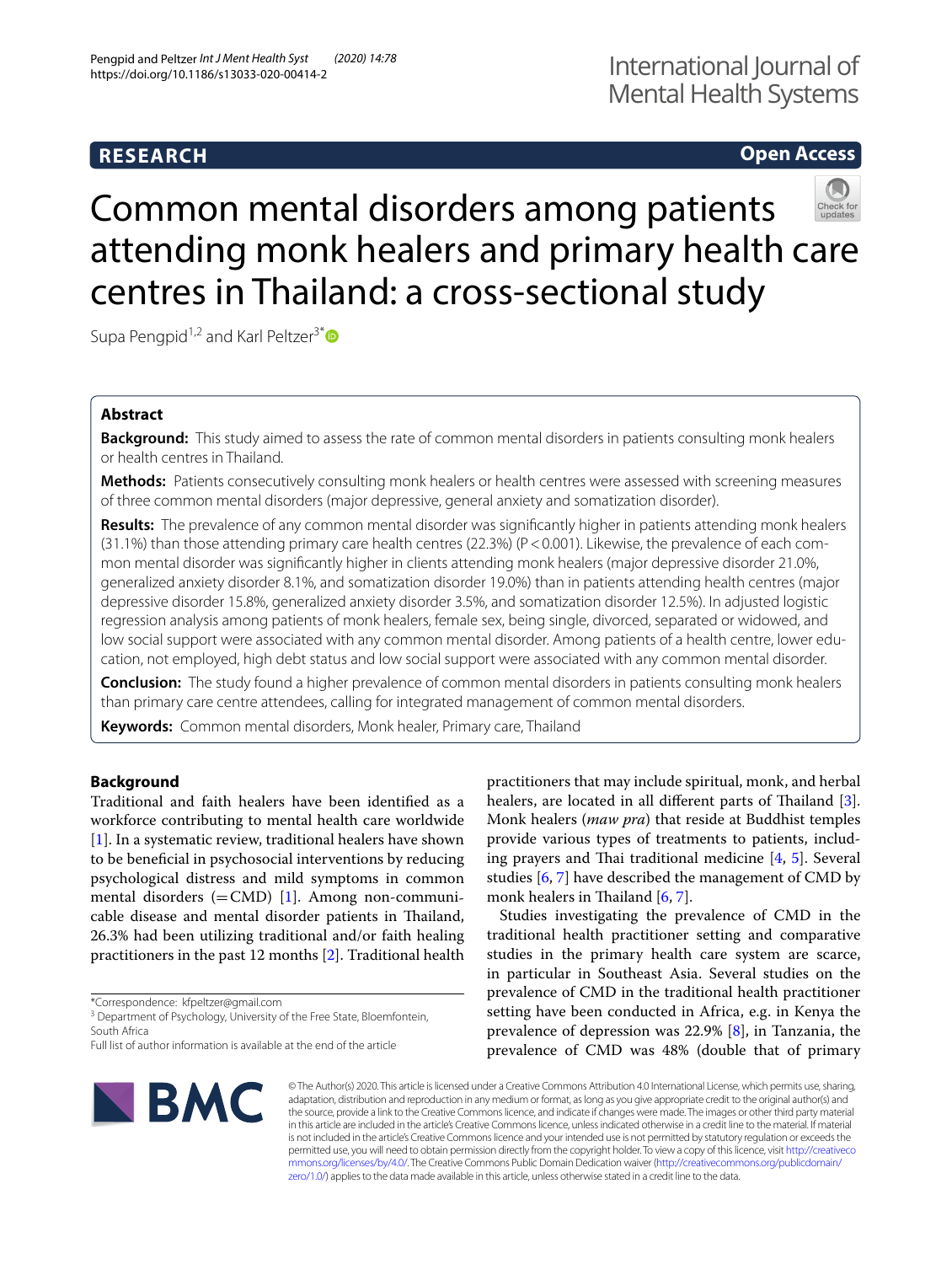care patients 24%) [[9\]](#page-4-8), and in Uganda the prevalence of psychological distress was 65.1% [[10\]](#page-4-9). A number of studies investigated the prevalence of CMD in a primary care setting in Asia, e.g., in Thailand, the prevalence of depression (mild to severe) was 11.5% [\[11\]](#page-4-10), in Nepal, the prevalence of depression was 16.8% [[12\]](#page-5-0), in Kuwait the prevalence of CMD was 42.7% [\[13](#page-5-1)], in Singapore, the prevalence of major/minor depressive disorders was 9% [[14\]](#page-5-2), and in China, the prevalence of moderate or high somatic symptoms (PHQ-15: scores≥10) was 19.0%, depression 15.2%, anxiety 6.9%, both depression and anxiety 5.2% [\[13](#page-5-1)].

Determinants of CMD of persons attending traditional health practitioners, include being older [\[8](#page-4-7), [9](#page-4-8)], being female  $[8]$  $[8]$ , single, divorced or separated  $[8, 9]$  $[8, 9]$  $[8, 9]$  $[8, 9]$ , Christian [[9\]](#page-4-8), lack of education  $[8]$  $[8]$ , better educated  $[9]$  $[9]$ , unemployed [\[8](#page-4-7)], lack of food and being in debt [[10](#page-4-9)]. Determinants of CMD of persons attending primary health facilities include lack of social support and life stress [\[11](#page-4-10)]. This study aimed to assess the rate of CMD in patients presenting to monk healers or primary care health facilities in Thailand.

#### **Methods**

#### **Participants and procedures**

In a cross-sectional study design, adult patients attending primary care health centres or monk healers were systematically recruited (consecutive sampling) after written informed consent was obtained. Purposeful sampling was used to select three monk healers or temples and three primary health care centres located in four districts of the eastern and central region of Thailand. Inclusion criteria for the selection of the study sites were to have at least fve patients a day, and the inclusion criteria for the selection of clients or patients was aged 18 years and above. The study was conducted from November 2018 to February 2019. A professional nurse conducted face-to-face interviews in Thai language with patients on background data and CMD. Questionnaires were pretested for validity on a sample of 30 patients, not included in the fnal sample. Research nurses were systematically trained in the administration of the questionnaires. Moreover, the assessment procedures and implementation were routinely monitored by senior research staf. Study approval was obtained from each of the study sites, and the study protocol was approved by the "Office of The Committee for Research Ethics (Social Sciences), Mahidol University (No.: 2017/055.1403)."

#### **Measures**

*Sociodemographic data* included marital status, education, sex, age, work status, religion, and economic status (extent of debt).

Social support was assessed with the "Oslo 3-items Social Support Scale (OSSS-3)", covering "the number of people the respondent feels close to, the interest and concern shown by others, and the ease of obtaining practical help from other."  $[16]$  $[16]$ . The total scores  $(3-14)$ were grouped into "3-8=poor,  $9-11$ , = moderate, and 12–16 strong support" [[14](#page-5-2)] (Cronbach's alpha 0.75 in this sample).

The *Patient Health Questionnaire-9* (PHQ-9) was used to assess major depressive disorder (MDD)" [\[17](#page-5-4)]. "It has demonstrated high sensitivity (0.84) and specifcity (0.77) in a validation study in Thailand, using a cut-off score of nine or more as indicative for MDD" [[18\]](#page-5-5) (Cronbach's alpha 0.88 in this sample).

The *Generalized anxiety disorder* 7-item (GAD-7) scale was used to measure "the severity of generalized anxiety, with a score of 10 or more indicating moderate or severe GAD" [\[19](#page-5-6)] (Cronbach's alpha 0.92 in this sample).

The Patient Health Questionnaire-15 somatic symp*toms (PHQ-15)* screened for somatization disorder [\[20](#page-5-7)]. "The somatic symptoms severity is calculated by assigning scores at 0, 1, and 2 to the response categories of not at all, bothered a little, and bothered a lot for the 15 somatic symptoms" [[20\]](#page-5-7). As recommended in previous research  $[20-22]$  $[20-22]$  $[20-22]$ , cut-off scores  $\geq 10$  indicated moderate or high somatic symptom severity [\[20](#page-5-7)[–22\]](#page-5-8) (Cronbach's alpha 0.83).

#### **Data analysis**

Descriptive statistics (frequencies, percentages, means, and standard deviations) is used to show the prevalence of CMD and sample characteristics. Diferences in proportions were tested with Pearson chi-square tests and parametric tests. Univariate and multivariable logistic regression analyses were utilized to estimate demographic and social determinants of CMD by health care settings. The data were analysed with IBM-SPSS for Windows, version 25 (Chicago, IL, USA).

#### **Results**

#### **Sample and common mental disorder characteristics**

The total sample consisted of 1251 patients, 51.5% from health centres and 48.5% from monk healers; the overall response rate was 97%. The proportion of female patients with the monk healers was 76.6% and with the health facility sites 72.5%, respectively), and all patients were Buddhists by religion. Patients attending monk healers had higher socioeconomic status (education, less debt), social support and were younger than primary care attendees. The prevalence of any CMD was significantly higher in clients attending monk healers (31.1%) than those attending primary care health centres (22.3%)  $(P < 0.001)$  $(P < 0.001)$  (see Table 1).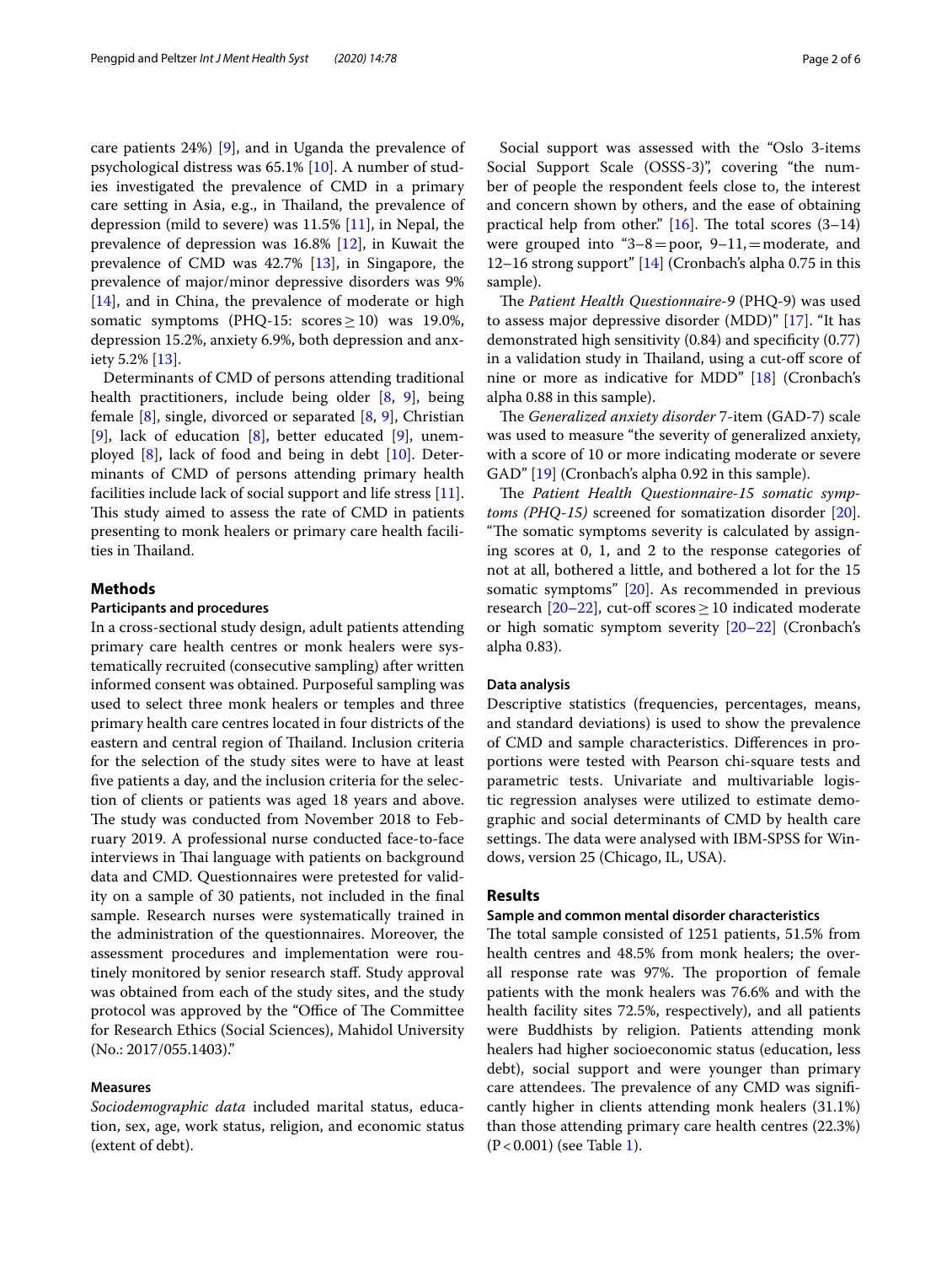| Page 3 of 6 |
|-------------|
|-------------|

| Variable                               | <b>Monk healer</b> | <b>Health centre</b> | P value | <b>Monk healer</b> | <b>Health centre</b> | P value |
|----------------------------------------|--------------------|----------------------|---------|--------------------|----------------------|---------|
|                                        | Sample             | Sample               |         | <b>CMD</b>         | <b>CMD</b>           |         |
|                                        | M(SD)              | M(SD)                |         | M(SD)              | M(SD)                |         |
| Age in years                           | 47.3 (13.8)        | 53.3 (14.1)          | < 0.001 | 45.1 (13.5)        | 56.2 (14.4)          | < 0.001 |
|                                        | N(% )              | N(%                  |         | N(% )              | N(% )                |         |
| All                                    | 607 (48.5)         | 644 (51.5)           |         | 181 (31.1)         | 138 (22.3)           |         |
| Sex                                    |                    |                      |         |                    |                      |         |
| Female                                 | 465 (76.6)         | 469 (72.8)           | 0.254   | 152 (84.0)         | 99 (71.7)            | 0.007   |
| Male                                   | 142 (23.4)         | 175 (27.2)           |         | 29 (16.0)          | 39 (28.3)            |         |
| Formal education                       |                    |                      |         |                    |                      |         |
| Primary or less                        | 225 (38.5)         | 404 (64.6)           | < 0.001 | 57 (32.6)          | 110 (80.3)           | < 0.001 |
| Secondary                              | 185 (31.7)         | 166 (26.6)           |         | 63 (36.0)          | 21(15.3)             |         |
| Post-secondary                         | 174 (29.8)         | 55 (8.8)             |         | 55 (31.4)          | 6(4.4)               |         |
| Marital status                         |                    |                      |         |                    |                      |         |
| Single/divorced/sepa-<br>rated/widowed | 250 (41.7)         | 145 (22.9)           | < 0.001 | 97 (54.2)          | 31 (22.8)            | < 0.001 |
| Married                                | 350 (58.3)         | 489 (77.1)           |         | 82 (45.8)          | 105(77.2)            |         |
| Employment status                      |                    |                      |         |                    |                      |         |
| <b>No</b>                              | 192 (32.0)         | 169 (26.4)           | 0.127   | 69 (39.2)          | 59 (43.4)            | 0.457   |
| Yes                                    | 408 (68.0)         | 467 (73.6)           |         | 107 (60.8)         | 77 (56.6)            |         |
| In debt                                |                    |                      |         |                    |                      |         |
| No/little                              | 436 (71.8)         | 474 (73.6)           | 0.481   | 124 (68.5)         | 57 (31.5)            | 0.002   |
| High                                   | 171 (28.2)         | 170 (26.4)           |         | 57(31.5)           | 67(48.6)             |         |
| Social support                         |                    |                      |         |                    |                      |         |
| Low                                    | 106 (17.7)         | 106 (16.7)           | < 0.001 | 49 (27.1)          | 49 (35.8)            | 0.201   |
| Medium                                 | 280 (46.7)         | 395 (62.3)           |         | 75 (41.4)          | 54 (39.4)            |         |
| High                                   | 213 (35.6)         | 133 (21.0)           |         | 57(31.5)           | 34 (24.8)            |         |

<span id="page-2-0"></span>

| Table 1 Sociodemographic and any common mental disorder characteristics of participants attending monk healers |  |  |  |
|----------------------------------------------------------------------------------------------------------------|--|--|--|
| and primary care health centres ( $N = 1251$ )                                                                 |  |  |  |

*M* mean, *SD* standard deviation, *CMD* common mental disorder

The prevalence of each CMD was significantly higher in clients attending monk healers (major depressive disorder 21.0%, generalized anxiety disorder 8.1%, and somatization disorder 19.0%) than in patients attending health centres (major depressive disorder 15.8%, generalized anxiety disorder 3.5%, and somatization disorder 12.5%). In addition, the prevalence of the combinations of having two or three diferent CMD was higher in clients attending monk healers than in patients attending health centres (see Table [2](#page-2-1)).

#### **Associations with any common mental disorder**

In adjusted logistic regression analysis, among clients of a monk healer, female sex, being single, divorced, separated

#### <span id="page-2-1"></span>**Table 2 Distribution of the type of common mental disorder by service facility**

| Type of common mental disorder                | <b>Monk healer</b><br>N(%) | <b>Health centre</b><br>N(%) | P value |
|-----------------------------------------------|----------------------------|------------------------------|---------|
|                                               |                            |                              |         |
| Depressive disorder                           | 123 (21.0)                 | 99 (15.8)                    | 0.021   |
| Anxiety disorder                              | 48(8.1)                    | 22(3.5)                      | < 0.001 |
| Somatization disorder                         | 113(19.0)                  | 79 (12.5)                    | 0.002   |
| Depressive and anxiety disorder               | 43 (7.4)                   | 19(3.0)                      | < 0.001 |
| Depressive and somatization disorder          | 60(10.3)                   | 42(6.7)                      | 0.027   |
| Anxiety and somatization disorder             | 26(4.4)                    | 13 (2.1)                     | 0.021   |
| Depressive, anxiety and somatization disorder | 26(4.5)                    | 13 (2.1)                     | 0.020   |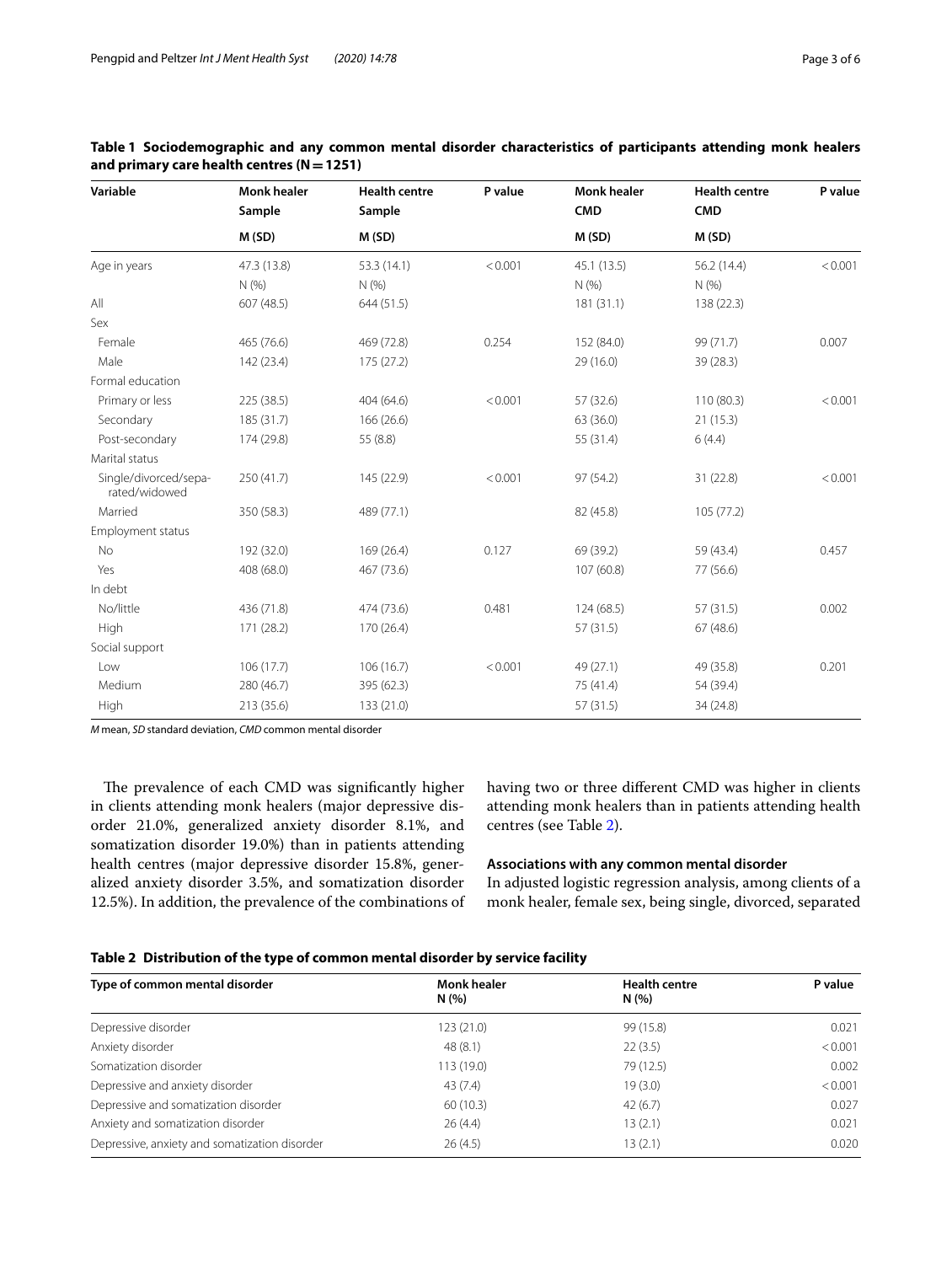#### **Discussion**

The study found a higher prevalence of CMD among monk healers than primary care attenders. Similar results were found in a study in Tanzania [[9\]](#page-4-8). The prevalence of 31.1% of any CMD among monk healer attenders was lower than the one found in Tanzania (48%) [\[9](#page-4-8)], and Uganda (psychological distress) (65.1%) [\[10\]](#page-4-9), and the prevalence of depression (21.0%) among monk healer attenders was similar to a study among traditional health practitioner attenders in Kenya  $(22.9%)$  [\[8](#page-4-7)]. The prevalence of major depressive disorder was 15.8% among primary care attenders, which was a little higher than in a previous study in a primary care setting in Thailand  $(11.5\%)$  [\[11\]](#page-4-10), and Singapore (9%) [\[14](#page-5-2)], similar to China  $(15.2%)$  [\[15\]](#page-5-9) and Nepal  $(16.8%)$  [[12\]](#page-5-0). The prevalence of CMD among primary care attenders in this study (22.3%) was lower than that found in Kuwait (42.7%) [\[13\]](#page-5-1), and the prevalence of somatization and generalized anxiety

disorder among primary care attenders in this study (12.5% and 3.5%, respectively) was a little lower than found in China (19.0% and 6.9%, respectively)  $[15]$  $[15]$ .

In agreement with some previous investigations [\[8](#page-4-7), [9\]](#page-4-8), this study found that female sex and being single, divorced, separated, or widowed were associated with the prevalence of any CMD in the monk healer setting. Furthermore, this study found that younger age was associated with CMD in the monk healer setting, while previous studies [\[8](#page-4-7), [9](#page-4-8)] found that older age was associated with CMD in the traditional health practitioner setting. It is possible that monk healers, rather than traditional Thai health practitioners, similar to the use of complementary medicine, are more attractive to young and middle-class Thais  $[23]$  $[23]$ . Some previous studies  $[8-10]$  $[8-10]$  $[8-10]$  found that educational level, employment status, and economic status were associated with the prevalence of CMD in the traditional health care setting, while this study did not fnd such diferences, only in unadjusted analysis, being unemployed was associated with any CMD in the monk healer setting. Lack of social support was in both care settings (monk and primary care) associated with CMD, which was also found in the primary care setting

<span id="page-3-0"></span>**Table 3 Associations with any common mental disorder by health care setting**

| Variable                              | <b>Monk healer</b>     |                      | <b>Health centre</b>   |                        |  |
|---------------------------------------|------------------------|----------------------|------------------------|------------------------|--|
|                                       | <b>COR</b>             | <b>AOR</b>           | <b>COR</b>             | <b>AOR</b>             |  |
| Age in years                          | $0.98(0.97, 0.99)$ **  | $0.98(0.95, 0.99)$ * | $1.02(1.01, 1.04)$ **  | 1.00 (0.98, 1.01)      |  |
| Sex                                   |                        |                      |                        |                        |  |
| Female                                | 1 (Reference)          | 1 (Reference)        | 1 (Reference)          | 1 (Reference)          |  |
| Male                                  | $0.27(0.18, 0.41)$ *** | $0.53(0.32, 0.88)$ * | $0.31$ (0.22, 0.44)*** | 0.88(0.54, 1.25)       |  |
| Formal education                      |                        |                      |                        |                        |  |
| Primary or less                       | 1 (Reference)          | 1 (Reference)        | 1 (Reference)          | 1 (Reference)          |  |
| Secondary                             | $1.56(1.01, 2.41)^{*}$ | 1.26 (0.74, 2.14)    | $0.38(0.23, 0.63)$ *** | $0.37(0.19, 0.70)$ **  |  |
| Post-secondary                        | 1.31 (0.84, 2.03)      | 0.95(0.55, 1.64)     | $0.33(0.14, 0.79)$ *   | $0.24$ (0.09, 0.67)**  |  |
| Marital status                        |                        |                      |                        |                        |  |
| Single/divorced/separated/<br>widowed | 1 (Reference)          | 1 (Reference)        | 1 (Reference)          | 1 (Reference)          |  |
| Married                               | $0.48(0.34, 0.69)$ *** | $0.60$ (0.40, 0.90)* | 0.98(0.62, 1.54)       | 1.29 (0.74. 2.25)      |  |
| Employment status                     |                        |                      |                        |                        |  |
| <b>No</b>                             | 1 (Reference)          | 1 (Reference)        | 1 (Reference)          | 1 (Reference)          |  |
| Yes                                   | $0.63$ (0.43, 0.92)*   | 0.68(0.44, 1.04)     | $0.36(0.24, 0.54)$ *** | $0.51(0.31, 0.85)$ **  |  |
| In debt                               |                        |                      |                        |                        |  |
| No/little                             | 1 (Reference)          | 1 (Reference)        | 1 (Reference)          | 1 (Reference)          |  |
| High                                  | 1.33 (0.91, 1.93)      | 1.01(0.66, 1.56)     | 3.81 (2.58, 5.63)***   | 2.63 (1.63, 4.26)***   |  |
| Social support                        |                        |                      |                        |                        |  |
| Low                                   | 1 (Reference)          | 1 (Reference)        | 1 (Reference)          | 1 (Reference)          |  |
| Medium                                | $0.43$ (0.27, 0.67)*** | $0.54$ (0.33, 0.89)* | $0.27(0.17, 0.67)$ *** | $0.24(0.14, 0.42)$ *** |  |
| High                                  | $0.37$ (0.23, 0.60)*** | $0.52$ (0.30, 0.88)* | $0.56$ (0.33, 0.94)*   | 0.54(0.29, 1.03)       |  |

*COR* rude odds ratio, *AOR* adjusted odds ratio

\*\*\*P<0.001, \*\*P<0.01, \*P<0.05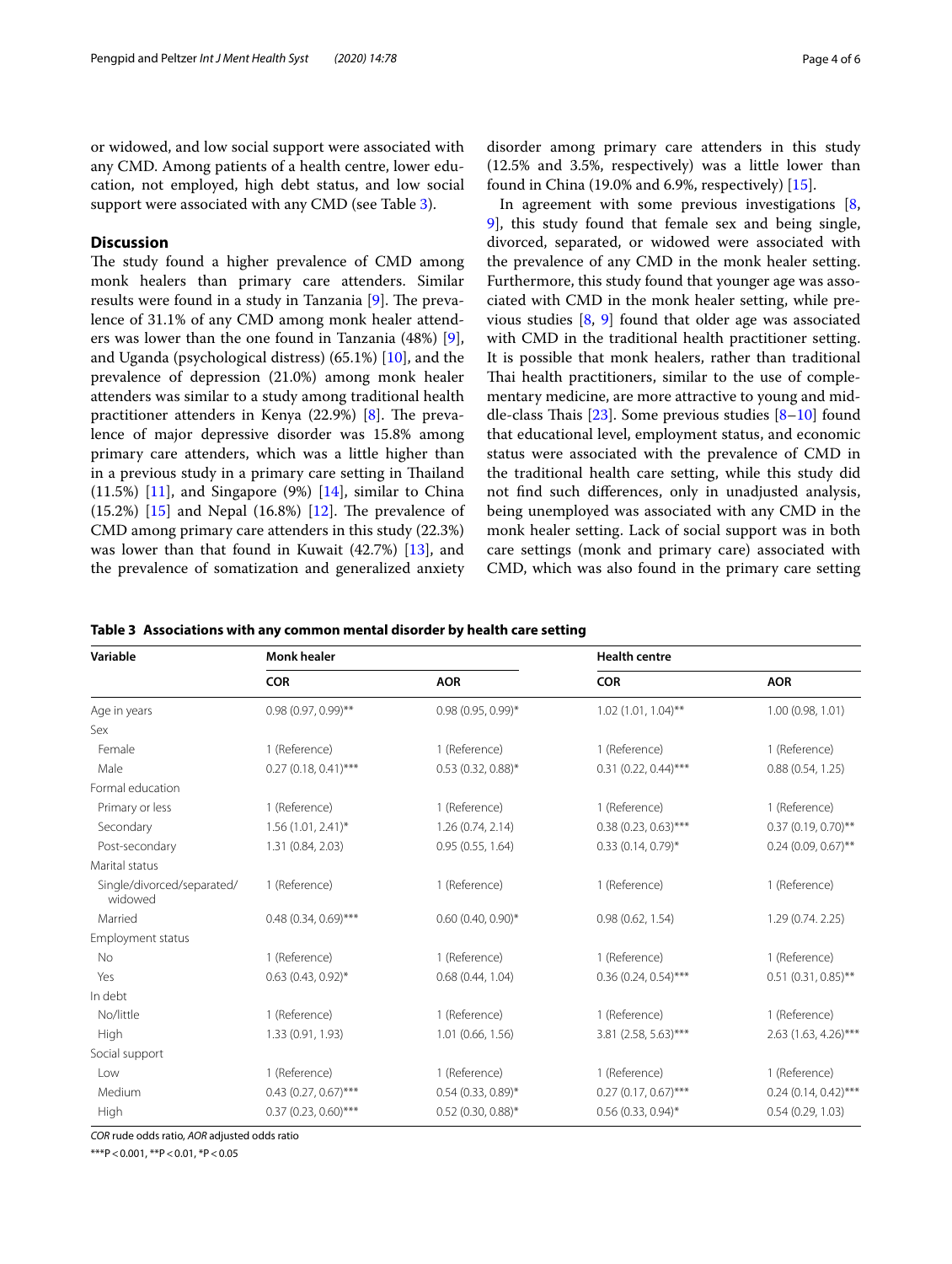in Thailand in a previous study  $[11]$ . Having lower education, being unemployment, and having high debt were associated with CMD in the primary care setting. This fnding seems to show the good accessibility of primary health care centres, also them being free of charge. Furthermore, patients with CMD who are unemployed and have debt should be supported in employment seeking and debt relief.

Considering the high prevalence of CMD in the monk healer setting, it appears that monk healers are better placed to deal with CMD than primary health centres, which are the frst population contact for preventive, promotive and basic curative care  $[24]$  $[24]$ , in Thailand. More research is needed on the treatment approach of monk healers in relation to their diagnosis, management, and treatment outcomes of CMD, such as naturalistic prospective investigations  $[9]$  $[9]$ . Monk healers in Thailand could undergo training in evidence-based practices to help in reducing the mental health treatment gap, especially in rural communities [[8\]](#page-4-7).

#### **Study limitations**

CMD were only measured using several screening instruments. However, in future studies structured psychiatric interviews, such as with the SCID or SCAN, should be conducted, at least with the ones identifed positive with the screening tool. Furthermore, we did not assess the history of health seeking behaviour to show which health system (monk healer, health centre, or other) was utilized serially or parallelly.

#### **Conclusion**

The study found a higher prevalence of CMD among monk healers than primary care attenders in Thailand, calling for integrated management of CMD. Future research should follow up patients presenting to monk healers and primary care health facilities with CMD in Thailand to evaluate treatment outcomes.

#### **Abbreviations**

CMD: Common mental disorders; GAD: Generalized anxiety disorder; MDD: Major depressive disorder; OSSS-3: Oslo 3-items Social Support Scale; PHQ: Patient Health Questionnaire; SCAN: Schedules for Clinical Assessment in Neuropsychiatry; SCID: Structured Clinical Interview for Diagnostic and Statistical Manual for Mental Disorders.

#### **Acknowledgements**

The study received support from the Department of Higher Education, South Africa.

#### **Authors' contributions**

All authors fulfl the criteria for authorship. SP and KP conceived and designed the research, performed statistical analysis, drafted the manuscript, and made critical revision of the manuscript for key intellectual content. All authors read and approved the fnal version of the manuscript and have agreed to authorship and order of authorship for this manuscript.

#### **Funding**

The study received support from the Department of Higher Education, South Africa.

#### **Availability of data and materials**

The datasets used and/or analysed during the current study is available from the corresponding author on reasonable request.

#### **Ethics approval and consent to participate**

The study protocol was approved by the "Office of The Committee for Research Ethics (Social Sciences), Mahidol University (No.: 2017/055.1403)", and study permission was obtained from the study sites. Written informed consent was obtained from participants.

#### **Consent for publication**

Not applicable.

#### **Competing interests**

The authors declare that they have no competing interests.

#### **Author details**

<sup>1</sup> ASEAN Institute for Health Development, Mahidol University, Salaya, Phutthamonthon, Nakhon Pathom, Thailand. <sup>2</sup> Department of Research Administration and Development, University of Limpopo, Turfloop, South Africa. <sup>3</sup> Department of Psychology, University of the Free State, Bloemfontein, South Africa.

Received: 8 July 2020 Accepted: 29 October 2020

#### **References**

- <span id="page-4-0"></span>1. Nortje G, Oladeji B, Gureje O, Seedat S. Efectiveness of traditional healers in treating mental disorders: a systematic review. Lancet Psychiatry. 2016;3(2):154–70. [https://doi.org/10.1016/S2215-0366\(15\)00515-5.](https://doi.org/10.1016/S2215-0366(15)00515-5)
- <span id="page-4-1"></span>2. Peltzer K, Pengpid S, Puckpinyo A, Yi S, le Anh V. The utilization of traditional, complementary and alternative medicine for non-communicable diseases and mental disorders in health care patients in Cambodia, Thailand and Vietnam. BMC Complement Altern Med. 2016;16:92.
- <span id="page-4-2"></span>3. Adthasit R, Kulsomboon S, Chantraket R, Suntananukan S, Jirasatienpong P. The situation of knowledge management and research in the area of local wisdom in health care. In: Petrakard P, Chantraket R, editors. The report situations of Thai traditional medicine, indigenous medicine and alternative medicine 2005–2007. Nonthaburi: Mnat Films; 2007. p. 16–22.
- <span id="page-4-3"></span>4. Chan-iam W, Yodmalee B, Nakornriab M. Thai traditional medicine at Wat Nong Ya Nang Buddhist, Uthai Thani Province. JFHB. 2019;12(2):40–7.
- <span id="page-4-4"></span>5. Kaewla W, Wiwanitkit V. Local primary health care by local religious center: a case study of a Mahayana Buddhist temple, Thailand. Ann Trop Med Public Health 2015;8:226. [https://www.atmph.org/text.](http://www.atmph.org/text.asp?2015/8/5/226/159850) [asp?2015/8/5/226/159850](http://www.atmph.org/text.asp?2015/8/5/226/159850).
- <span id="page-4-5"></span>6. Panyapchoto P. Buddhist approach to disease burring with mental treatment. JGRNSBC. 2013;2(1):26–7. [https://www.journal.nbc.mcu.ac.th/](http://www.journal.nbc.mcu.ac.th/).
- <span id="page-4-6"></span>7. Jilek-Aall L, Jilek WG. Buddhist temple treatment of narcotic addiction and neurotic-psychosomatic disorders in Thailand. In: Pichot P et al., editors. Psychiatry: the state of the art. New York: Springer; 1985. p. 673–77.
- <span id="page-4-7"></span>8. Musyimi CW, Mutiso VN, Musau AM, Matoke LK, Ndetei DM. Prevalence and determinants of depression among patients under the care of traditional health practitioners in a Kenyan setting: policy implications. Transcult Psychiatry. 2017;54(3):285–303. [https://doi.org/10.1177/13634](https://doi.org/10.1177/1363461517705590) [61517705590.](https://doi.org/10.1177/1363461517705590)
- <span id="page-4-8"></span>9. Ngoma MC, Prince M, Mann A. Common mental disorders among those attending primary health clinics and traditional healers in urban Tanzania. Br J Psychiatry. 2003;183:349–55. [https://doi.org/10.1192/bjp.183.4.349.](https://doi.org/10.1192/bjp.183.4.349)
- <span id="page-4-9"></span>10. Abbo C, Ekblad S, Waako P, Okello E, Muhwezi W, Musisi S. Psychological distress and associated factors among the attendees of traditional healing practices in Jinja and Iganga districts, Eastern Uganda: a cross-sectional study. Int J Ment Health Syst. 2008;2(1):16. [https://doi.](https://doi.org/10.1186/1752-4458-2-16) [org/10.1186/1752-4458-2-16](https://doi.org/10.1186/1752-4458-2-16).
- <span id="page-4-10"></span>11. Nuntatikul P, Hongsranagon P, Havanond P. Prevalence of and factors associated with depression in Thai adult general OPD patients